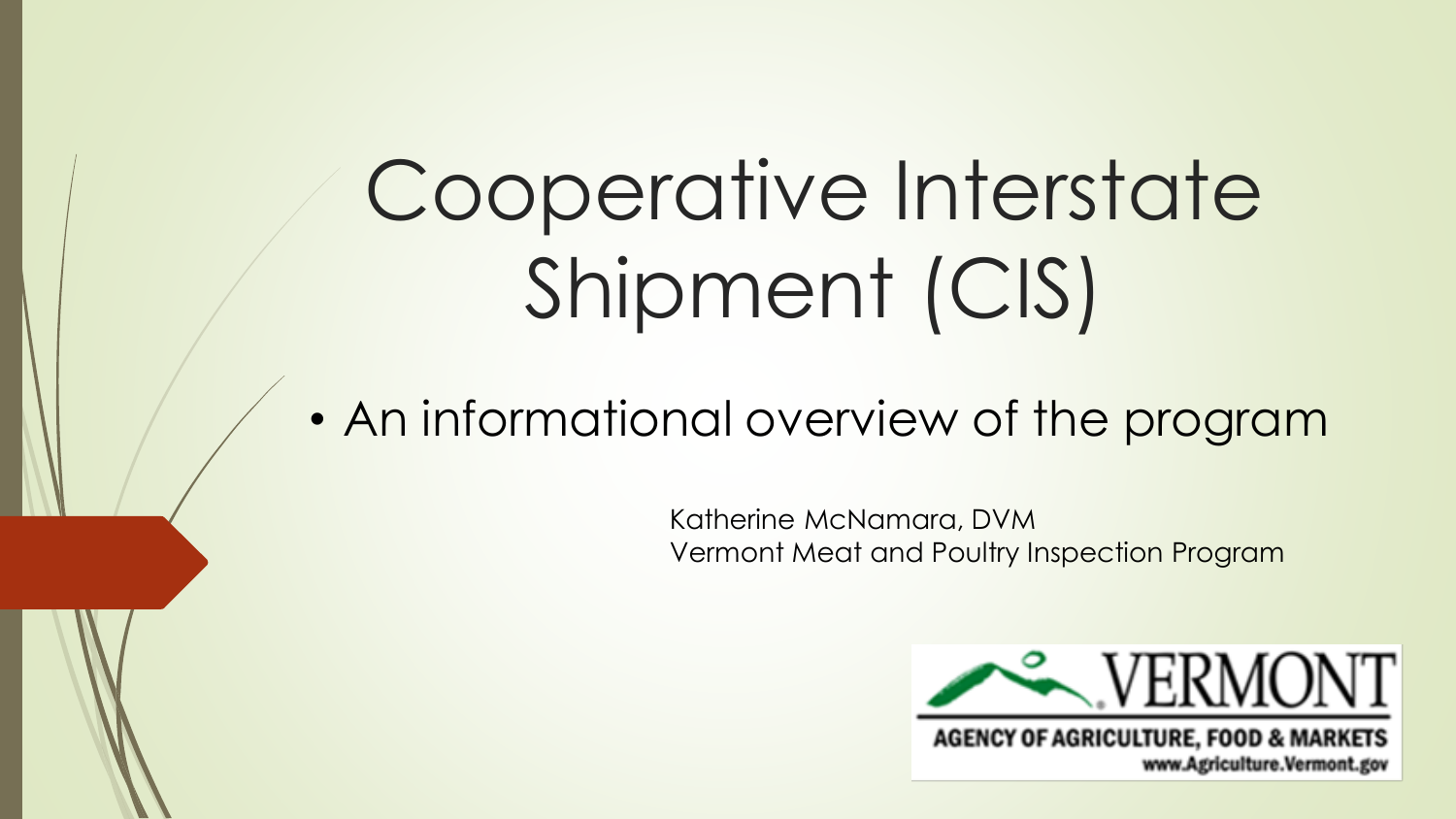## What is CIS?

- ➢ The CIS program allows selected state-inspected establishments to ship their product in interstate commerce
- $\triangleright$  Joining the CIS program is completely voluntary.
- ➢ State inspection staff continue to perform the daily inspection tasks
- ➢ Federal reviewer ("Select Establishment Coordinator" or designee) visits quarterly to semi-annually
- ➢ The mark of inspection is a round inspection mark with the establishment number and the letters "SEVT" to indicate select establishment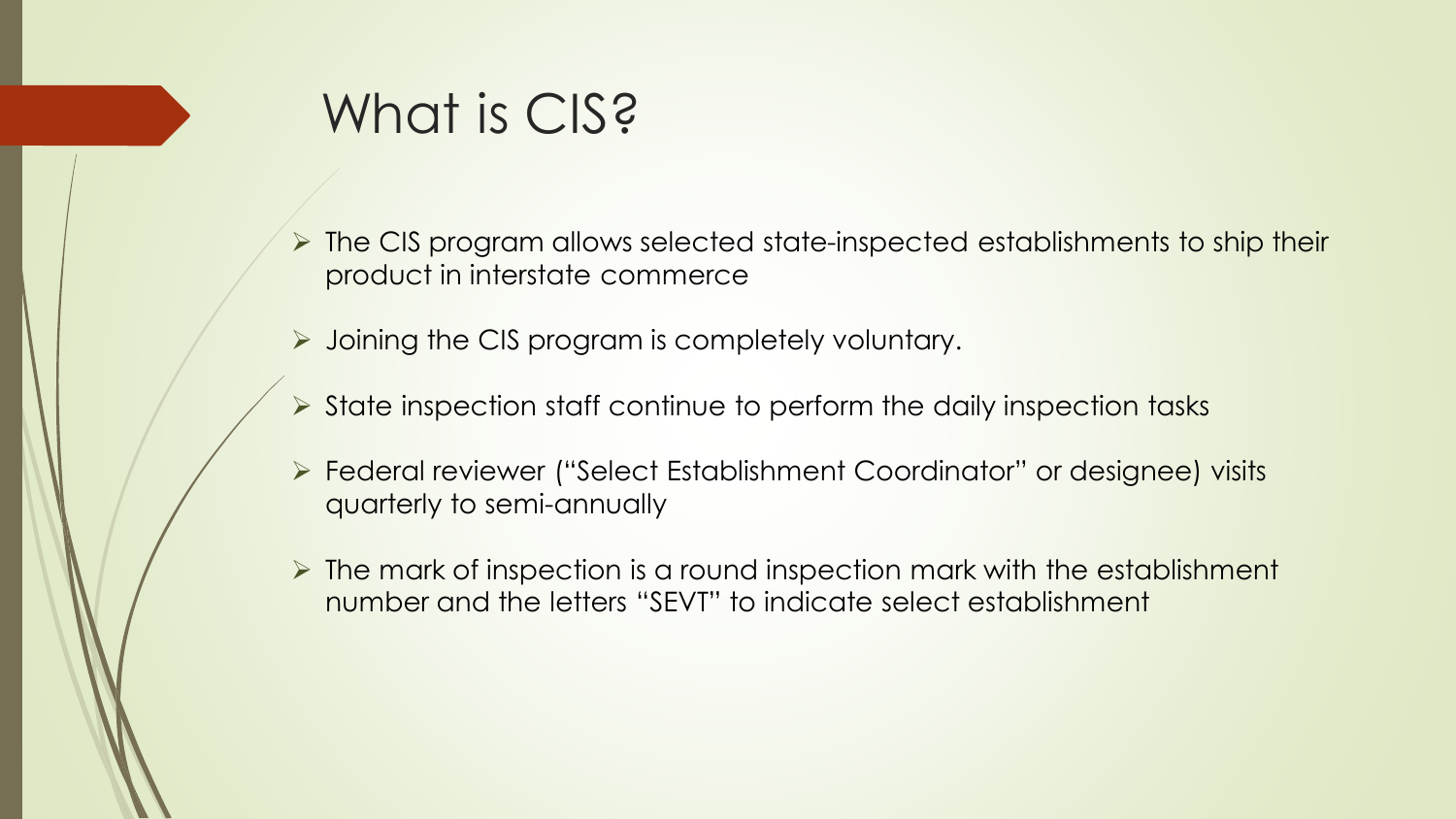## Background

- $\triangleright$  This program was created by the 2008 Farm Bill
- ➢ Federal Meat Inspection Act and Poultry Products Inspection Act amended "to establish a cooperative inspection program under which certain small and very small State-inspected establishments will be eligible to ship meat and poultry products in interstate commerce"
- ➢ Only states that have an established Meat and Poultry Inspection Program (MPI) can participate
- ➢ On August 11, 2020, the Vermont Agency of Agriculture, Food and Markets (VAAFM) signed a cooperative agreement with the United States Department of Agriculture, Food Safety, and Inspection Service (USDA-FSIS) to join the Cooperative Interstate Shipment (CIS) program.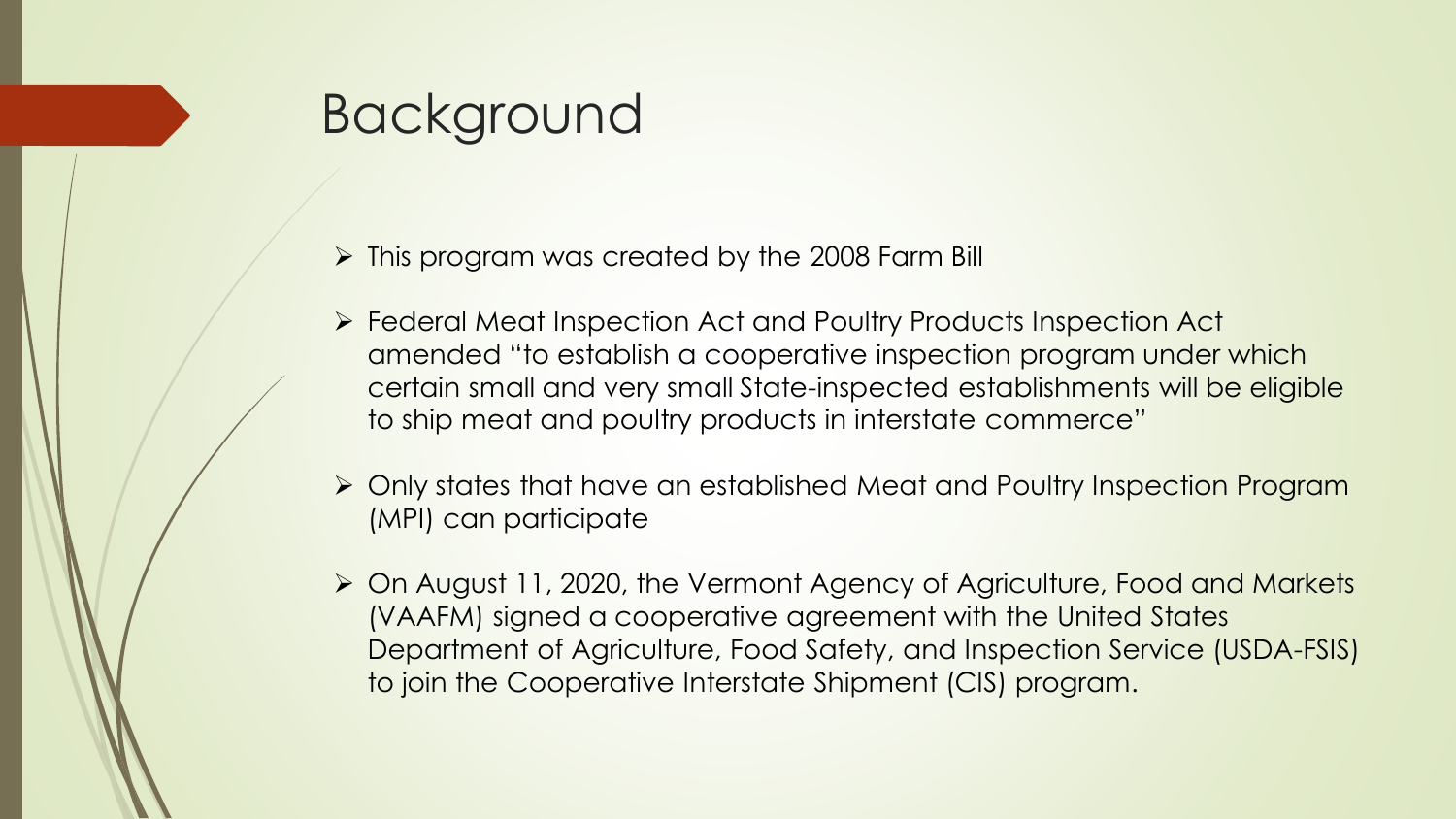### General Application Requirements

- ➢ The establishment has processed inspected products under the VAAFM MIP for at least 90 days
- ➢ The establishment has had a satisfactory Food Safety Assessment (FSA) within the last 12 months, and is in good standing with the VAAFM MIP
- ➢ The establishment has no more than 25 employees on average that will handle any CIS product
- ➢ The establishment has adequate measures to completely separate CISinspected product from any other products and activities within the establishment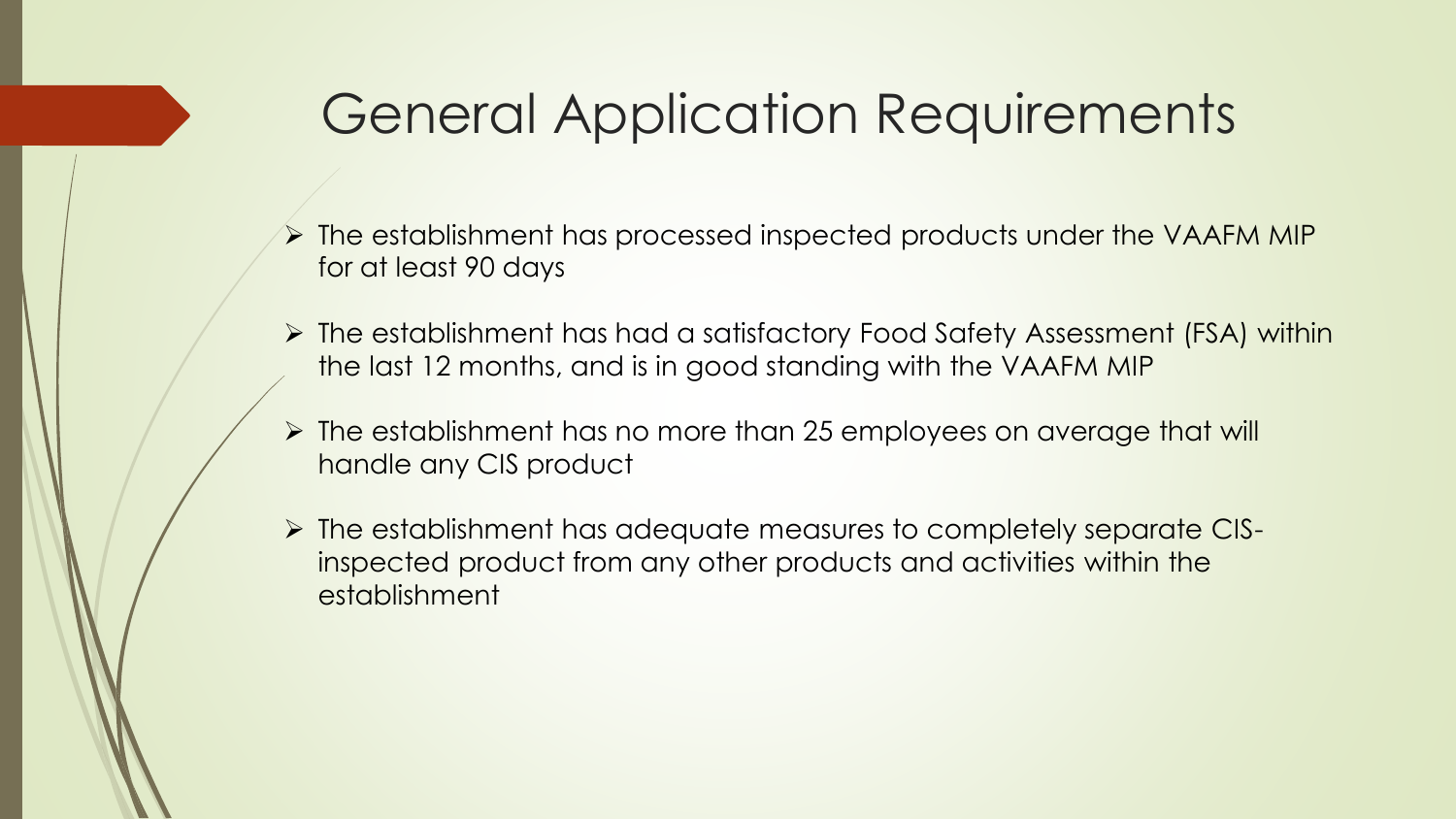### Non-Starters

- **Establishments are not eligible if they:**
- ➢ Are currently a federal establishment
- ➢ Have been a federal establishment/been shipping interstate as of June 18, 2008 (date of CIS enactment)
- ➢ Have had more than 25 employees as of June 18, 2008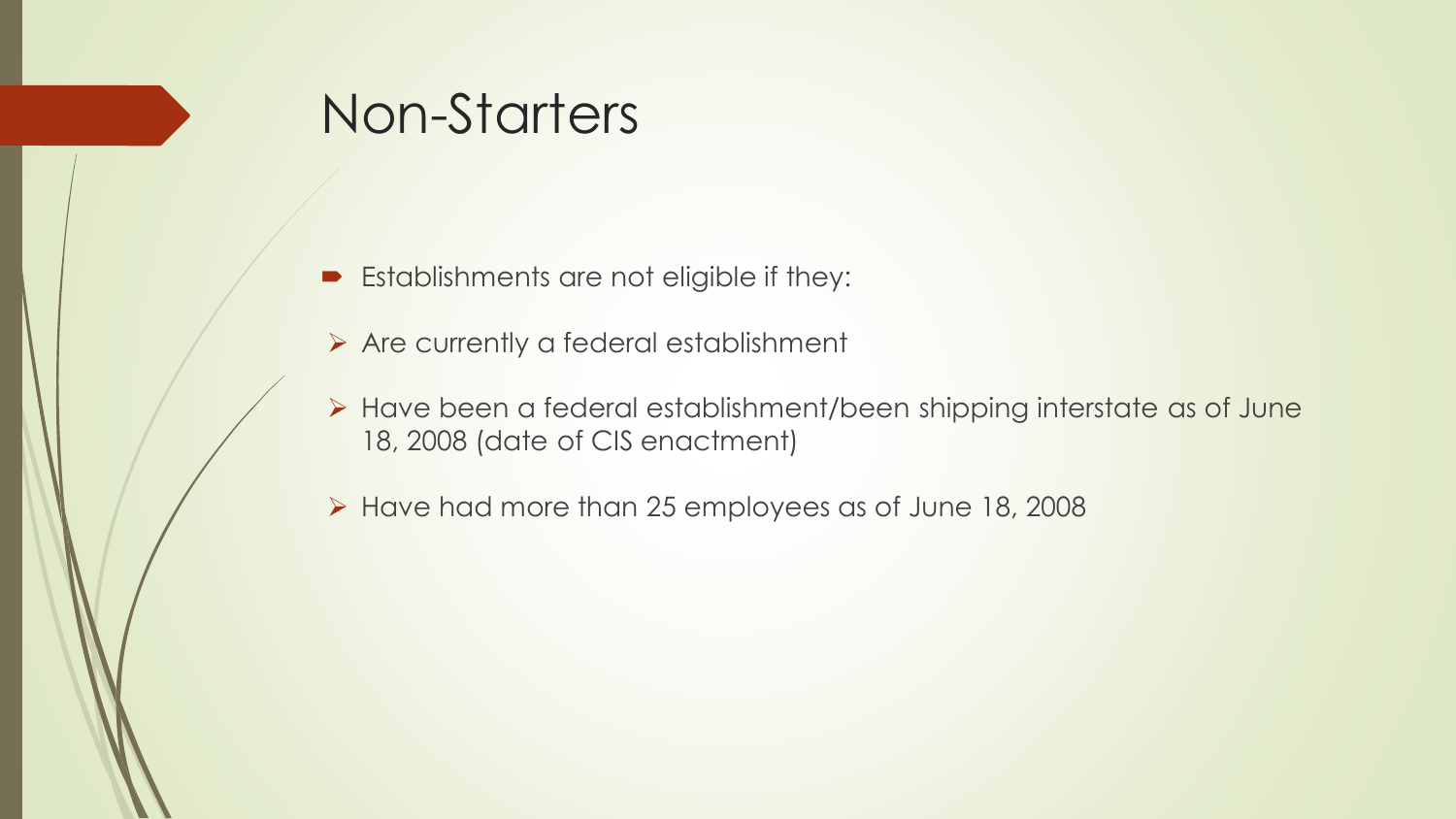### General Application Process

- ➢ Refer to [VT Directive 5740.2,](https://agriculture.vermont.gov/sites/agriculture/files/documents/Meat_Inspection/Directives/VT%20Directive%205740.2%20Cooperative%20Interstate%20Shipment%20%28CIS%29%20Program%20Establishment%20Application%20Process.pdf) the Cooperative Interstate Shipment Program Shipment Application Process
- ➢ Notify Meat Inspection Chief of desire to participate
- ➢ Apply in writing using the [form MPI-5740.2 A](https://agriculture.vermont.gov/sites/agriculture/files/documents/Meat_Inspection/Directives/MI-5740.2CISapp.pdf)pplication for Cooperative Interstate Shipment (CIS) program.
- ➢ Work with your in-plant Food Safety Specialist to submit a new MI-5 label approval forms for CIS, showing the CIS mark of inspection
	- ➢ All currently-approved, official products are eligible
	- ➢ You may choose to produce all, or only some products for CIS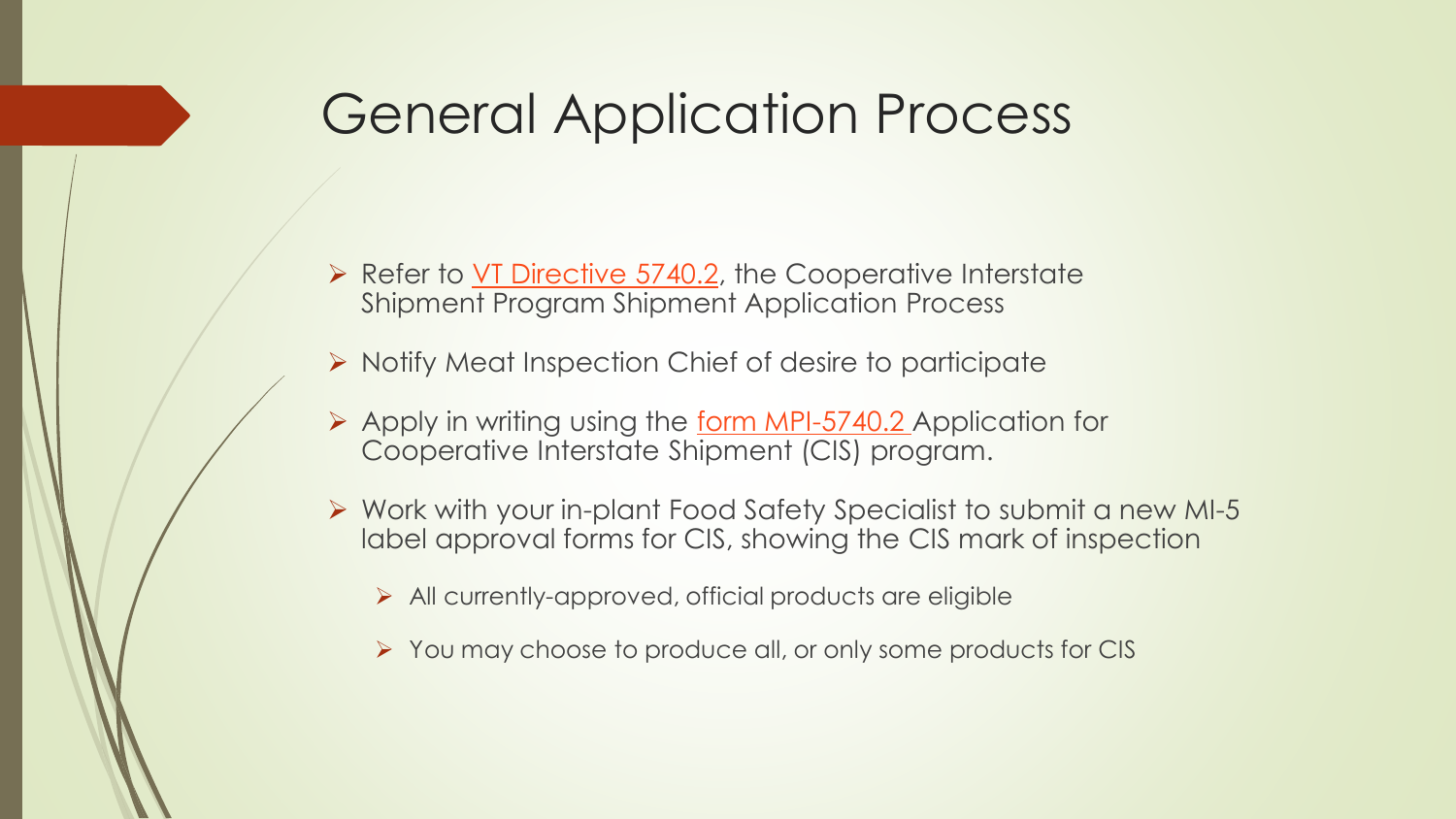

#### APPLICATION FOR COOPERATIVE INTERSTATE SHIPMENT PROGRAM **EXAMPLE INTENSIVE SINCE IN A STATE OF STATE SINCE AND STATE SINCE THE SINCE SINCE AND STATE SINCE SINCE AND STATE SINCE SINCE SINCE SINCE SINCE SINCE SINCE SINCE SINCE SINCE SINCE SINCE SINCE SINCE SINCE SINCE SINCE SINCE**

|                                                                                                                                                                                                  |                |                                   | Date of application                                                                                                              |                   |                                                                                                                    |
|--------------------------------------------------------------------------------------------------------------------------------------------------------------------------------------------------|----------------|-----------------------------------|----------------------------------------------------------------------------------------------------------------------------------|-------------------|--------------------------------------------------------------------------------------------------------------------|
| Address of establishment (number and street, city, & zip code)                                                                                                                                   |                |                                   |                                                                                                                                  |                   |                                                                                                                    |
| Selected establishment number                                                                                                                                                                    |                | telephone number of establishment |                                                                                                                                  | E-mail address    |                                                                                                                    |
| Name of contact                                                                                                                                                                                  |                |                                   |                                                                                                                                  |                   | Telephone number of contact                                                                                        |
|                                                                                                                                                                                                  |                |                                   | <b>EMPLOYEES</b>                                                                                                                 |                   |                                                                                                                    |
| Average number of employees < twenty-five (25) over twelve (12) month<br>period<br>Maximum number of employees < thirty-five (35) for any given period<br>Completed Food Safety Assessment (FSA) | Date completed |                                   | Average number of employees per pay<br>period over past(12) twelve months<br><b>REGULATORY COMPLIANCE</b>                        | FSA conducted by: | Maximum number of employees per pay<br>period over past (12) twelve months                                         |
|                                                                                                                                                                                                  |                |                                   |                                                                                                                                  |                   |                                                                                                                    |
| Labels for Cooperative Interstate Shipment (CIS)                                                                                                                                                 |                | 332.13)                           | 9 CFR 416<br>o SPS<br>o SSOP<br>9 CFR 417<br>o HACCP<br>Written plan to address time<br>and space separation (9 CFR<br>9 CFR 418 |                   | Submitted all labeling materials<br>per:<br>o 9 CFR 316<br>9 CFR 317<br>o 9 CFR 381<br>Water and sewerage approval |
|                                                                                                                                                                                                  |                |                                   |                                                                                                                                  |                   |                                                                                                                    |

#### Form MI-5740.2CIS application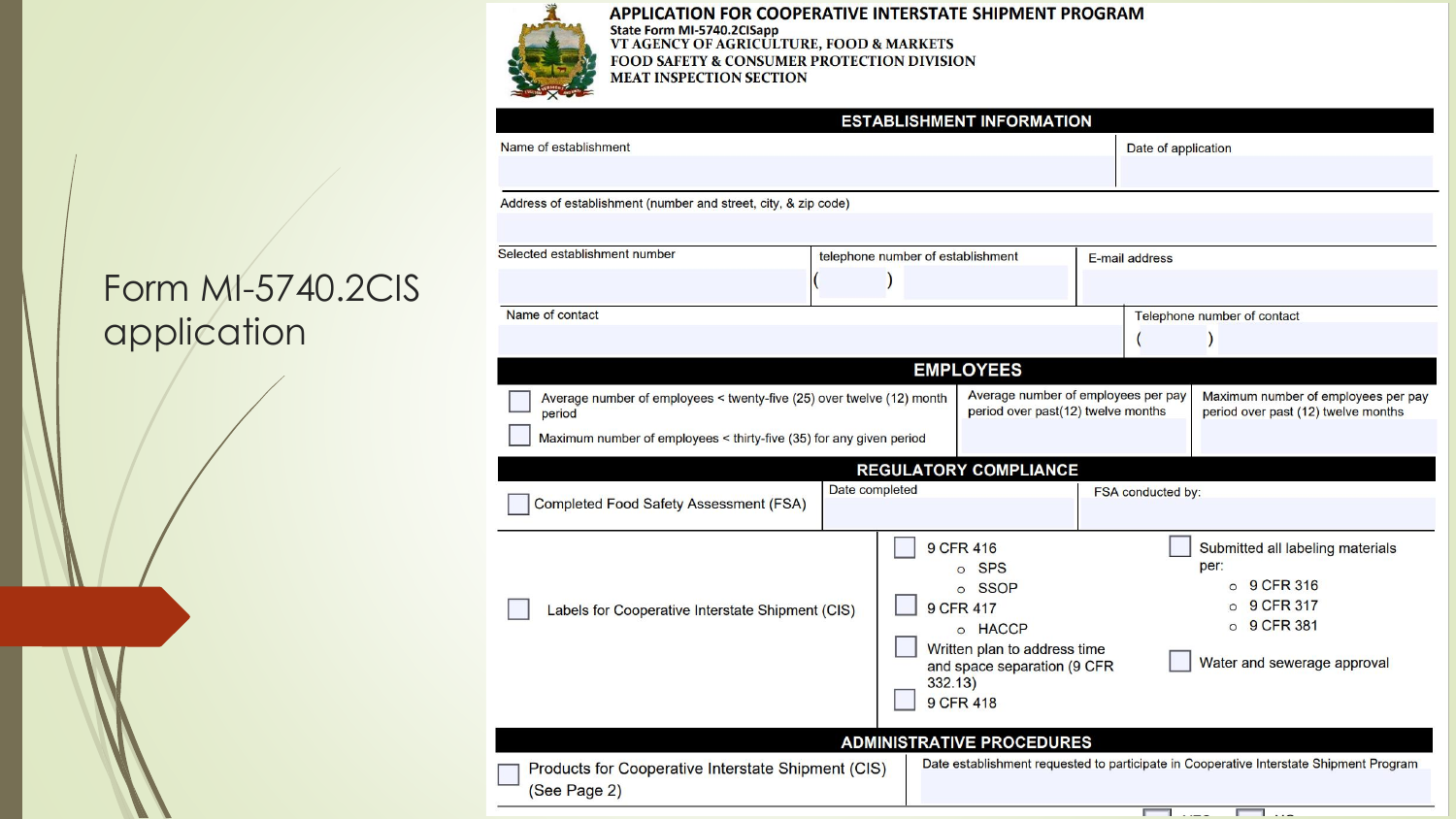### State Review Process

- Upon receipt of the application, the MPI Section Chief will schedule an initial onsite visit of the establishment
- Schedule an FSA if one has not been performed in the last 12 months
- During the onsite visit, MPI staff will perform:
	- ➢ (a) Review of the establishment flowchart(s), Hazard Analysis (HA) and HACCP plan(s), including all pre-requisite and SSOP programs;
	- $\triangleright$  (b) Review of the establishment recall plan;
	- $\triangleright$  (c) Review of the establishment food defense plan;
	- ➢ (d) Review of generically approved labels;
	- $\triangleright$  (e) Walkthrough of establishment facilities; and
	- ➢ (f) Observation of each process that the establishment would like to perform under the CIS program
	- Recommend for selection when all criteria are met (and we're confident your establishment will pass the federal review)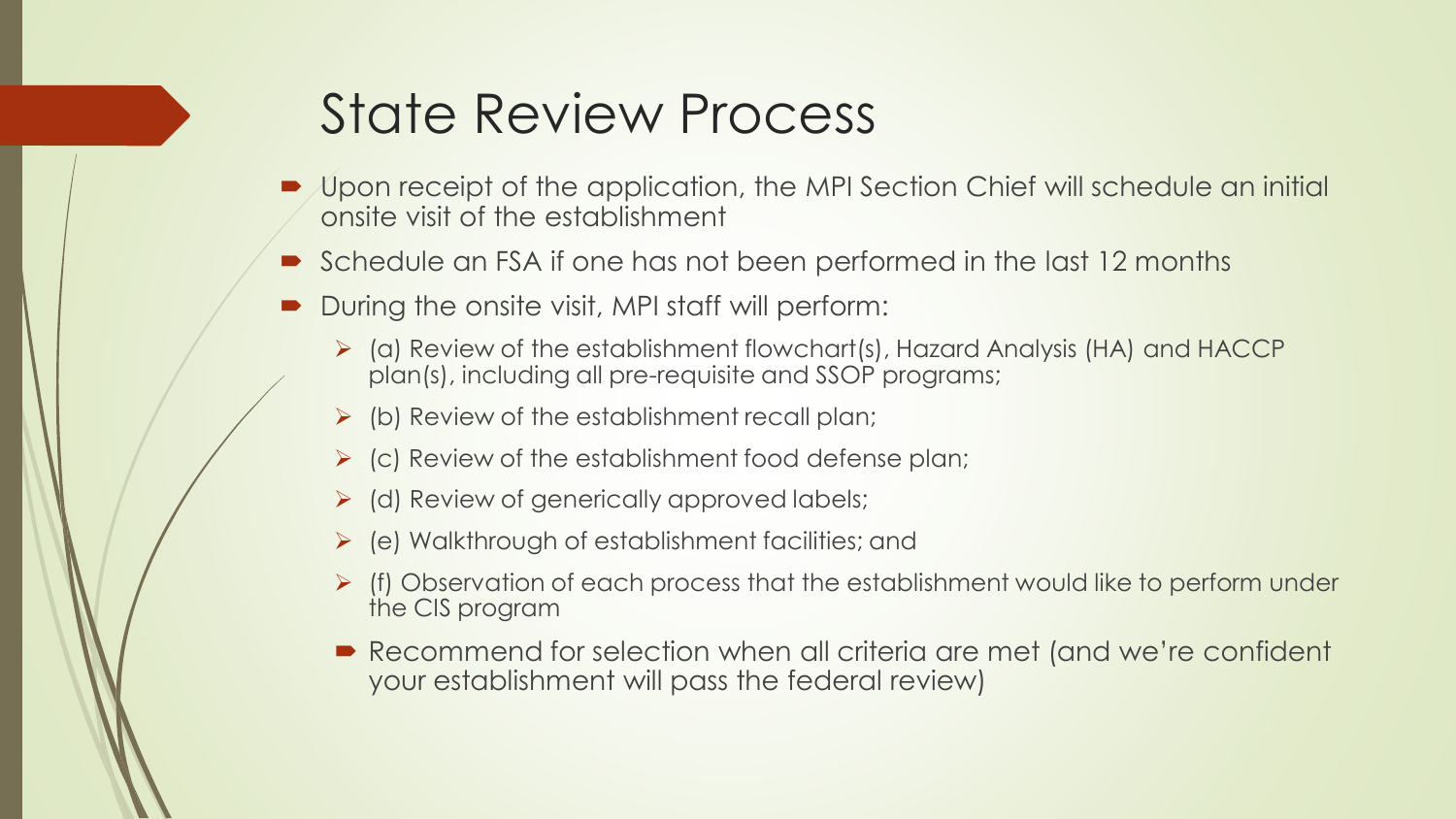### Federal Review Process

- Selected Establishment Coordinator (SEC) or designee conducts an initial and (if necessary) a follow-up visit of each recommended establishment
- Visit includes:
	- ➢ Entrance and exit meetings and completion of required documents
	- $\triangleright$  Review of employee numbers to verify avg. is 25 or fewer
	- $\triangleright$  Review of example CIS labels
	- $\triangleright$  Review of grounds, facilities and equipment
	- ➢ Review of SSOPs, HACCP plans, recall plan, and Listeria program (if applicable)
	- ➢ Product utilized at processing establishments must be federally-inspected or from other approved CIS selected establishments in the state
	- ➢ Purpose of initial visit: does the establishment meet basic requirements?
- The following forms are completed in the Review: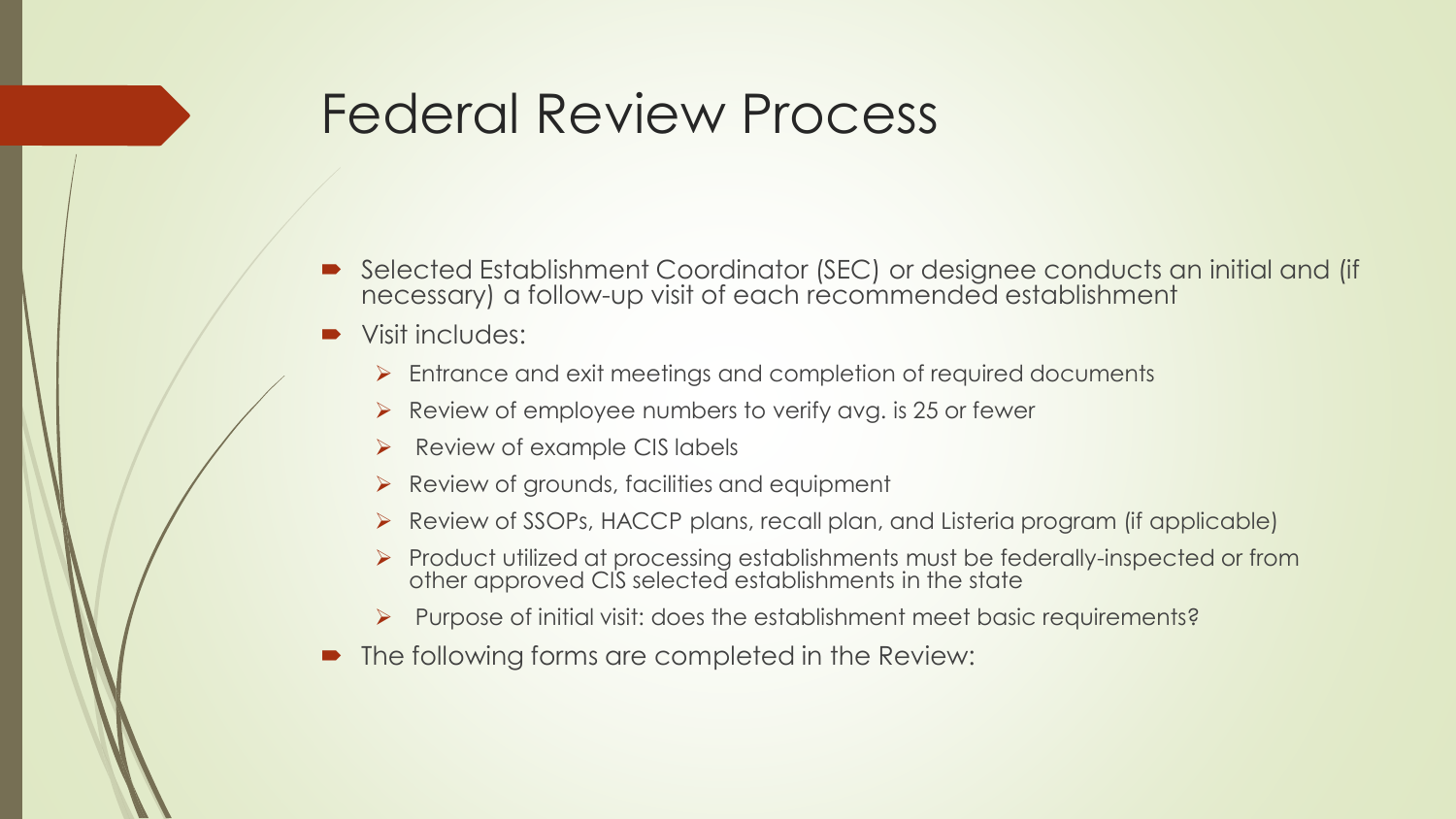#### **FSIS FORM 9020-3**

#### Survey Report

| U.S.DEPARTMENT OF AGRICULTURE<br>FOOD SAFETY AND INSPECTION SERVICE<br><b>FIELD OPERATIONS</b> | <b>DISTRIBUTION:</b><br><b>Print 3 continue</b>            | <b>TYPE OF PLANT</b><br>$\Box$ MEAT<br><b>POULTRY</b>                                                                                            |
|------------------------------------------------------------------------------------------------|------------------------------------------------------------|--------------------------------------------------------------------------------------------------------------------------------------------------|
| <b>PLANT INFORMATION</b>                                                                       | Give 1 copy to: Plant/District Manager                     | <b>OPERATIONS ARE PRESENTLY:</b>                                                                                                                 |
|                                                                                                |                                                            | <b>NSPECTED</b><br><b>EXEMPT</b><br><b>STATE</b>                                                                                                 |
| <b>PLANT NAME</b>                                                                              |                                                            |                                                                                                                                                  |
| NAME OF RESPONSIBLE PARTY.                                                                     | TITLE                                                      | PLANT TELEPHONE NUMBER                                                                                                                           |
| PLANT ADDRESS (include directions if needed)                                                   |                                                            |                                                                                                                                                  |
|                                                                                                |                                                            |                                                                                                                                                  |
|                                                                                                | <b>A. NATURE OF OPERATIONS</b>                             |                                                                                                                                                  |
| BRIEF DESCRIPTION OF OPERATION                                                                 |                                                            |                                                                                                                                                  |
| <b>OBSERVED</b>                                                                                | <b>B. SLAUGHTER</b><br>LIST SPECIES AND GIVE YEARLY VOLUME |                                                                                                                                                  |
| <b>T</b> YES<br>Пмо                                                                            |                                                            |                                                                                                                                                  |
| <b>MONTHS OF OPERATIONS</b>                                                                    |                                                            |                                                                                                                                                  |
| DAYS PER WEEK                                                                                  | C. PROCESSING-FURTHER PROCESSING                           |                                                                                                                                                  |
| <b>OBSERVED</b>                                                                                |                                                            | OPERATIONS (List type and amount produced or number and class of birds per year)                                                                 |
| $\Box$ YES<br><b>L</b> NO<br>MONTHS OF OPERATIONS                                              |                                                            |                                                                                                                                                  |
| <b>DAYS PER WEEK</b>                                                                           |                                                            |                                                                                                                                                  |
|                                                                                                | <b>D. DISTRIBUTION</b>                                     |                                                                                                                                                  |
| Check appropriate box(es) and indicate approximate percentage(s)<br>CUSTOM (not for sale)      | - 95                                                       | DIRECT SALES TO CONSUMERS                                                                                                                        |
| SALES TO HOTELS, RESTAURANTS, ETC.                                                             | <b>Inches</b>                                              | WHOLESALE (Retail Market, etc.)                                                                                                                  |
|                                                                                                |                                                            | WALK THROUGH OBSERVATION (Complete only if plant management has declared on the "intention" form letter that they will operate under assumption) |
| <b>F FACILITIES</b>                                                                            |                                                            |                                                                                                                                                  |
| <b>F SANITATION</b>                                                                            |                                                            |                                                                                                                                                  |
|                                                                                                |                                                            |                                                                                                                                                  |

| U. S. DEPARTMENT OF AGRICULTURE<br>FOCO SAFETY AND INSPECTION SERVICE | DISTRIBUTION:<br>Print 3 copies<br>Give 1 copy to: Plant/District Manager<br>Frontline Supervisor<br>IIC<br>L |
|-----------------------------------------------------------------------|---------------------------------------------------------------------------------------------------------------|
| <b>SURVEY REPORT</b>                                                  |                                                                                                               |
|                                                                       |                                                                                                               |
|                                                                       |                                                                                                               |
|                                                                       |                                                                                                               |
|                                                                       |                                                                                                               |
|                                                                       |                                                                                                               |
|                                                                       |                                                                                                               |
|                                                                       |                                                                                                               |
|                                                                       |                                                                                                               |
|                                                                       |                                                                                                               |
|                                                                       |                                                                                                               |
|                                                                       |                                                                                                               |
|                                                                       |                                                                                                               |
|                                                                       |                                                                                                               |
|                                                                       |                                                                                                               |
|                                                                       |                                                                                                               |
|                                                                       |                                                                                                               |
|                                                                       |                                                                                                               |
|                                                                       |                                                                                                               |
|                                                                       |                                                                                                               |
|                                                                       |                                                                                                               |
|                                                                       |                                                                                                               |
|                                                                       |                                                                                                               |
|                                                                       |                                                                                                               |
|                                                                       |                                                                                                               |
|                                                                       |                                                                                                               |
|                                                                       |                                                                                                               |
|                                                                       |                                                                                                               |
|                                                                       |                                                                                                               |
|                                                                       |                                                                                                               |
|                                                                       |                                                                                                               |
|                                                                       |                                                                                                               |
|                                                                       |                                                                                                               |
|                                                                       |                                                                                                               |
|                                                                       |                                                                                                               |
|                                                                       |                                                                                                               |
|                                                                       |                                                                                                               |
|                                                                       |                                                                                                               |
|                                                                       |                                                                                                               |
|                                                                       | DATE INFORMATION RECEIVED                                                                                     |
|                                                                       |                                                                                                               |
| PREVIOUS EDITIONS ARE OBSOLETE                                        |                                                                                                               |
|                                                                       |                                                                                                               |
|                                                                       |                                                                                                               |
|                                                                       |                                                                                                               |
|                                                                       |                                                                                                               |
|                                                                       |                                                                                                               |
|                                                                       |                                                                                                               |
|                                                                       |                                                                                                               |
|                                                                       |                                                                                                               |
|                                                                       |                                                                                                               |
|                                                                       |                                                                                                               |
|                                                                       |                                                                                                               |
|                                                                       |                                                                                                               |
|                                                                       |                                                                                                               |
|                                                                       |                                                                                                               |

#### Survey Check list Included as Attachment 3 to FSIS Directive 5740.1

| SELECTED ESTABSLISHMENT COORDINATOR ON-SITE SURVEY CHECKLIST<br><b>Establishment Number</b><br>3.     | Date of Survey                                 |                    |  |  |
|-------------------------------------------------------------------------------------------------------|------------------------------------------------|--------------------|--|--|
|                                                                                                       |                                                |                    |  |  |
| <b>Establishment Address</b>                                                                          |                                                |                    |  |  |
|                                                                                                       | Comply                                         | Does not<br>comply |  |  |
|                                                                                                       |                                                |                    |  |  |
| Lock-out/Tag-out                                                                                      |                                                |                    |  |  |
| <b>Adequate exits</b>                                                                                 |                                                |                    |  |  |
|                                                                                                       |                                                |                    |  |  |
|                                                                                                       |                                                |                    |  |  |
| V. Facilities & Equipment                                                                             |                                                |                    |  |  |
| <b>Welfare facilities</b>                                                                             |                                                |                    |  |  |
| Outside premises (includes pest and<br>rodent control)                                                |                                                |                    |  |  |
|                                                                                                       |                                                |                    |  |  |
| Facilities & lighting                                                                                 |                                                |                    |  |  |
| <b>Suspect pan facilities/lighting</b>                                                                |                                                |                    |  |  |
| Animal humane facilities & DVMS                                                                       |                                                |                    |  |  |
| <b>Post-mortem</b>                                                                                    |                                                |                    |  |  |
| Facilities & equipment                                                                                |                                                |                    |  |  |
|                                                                                                       |                                                |                    |  |  |
| <b>Retained product facilities</b>                                                                    |                                                |                    |  |  |
| Condemned/Inedible facilities<br><b>Processing</b>                                                    |                                                |                    |  |  |
|                                                                                                       |                                                |                    |  |  |
| Facilities & equipment                                                                                |                                                |                    |  |  |
| <b>Retained product facilities</b>                                                                    |                                                |                    |  |  |
| <b>Condemned/Inedible facilities</b>                                                                  |                                                |                    |  |  |
|                                                                                                       | Yes                                            | No.                |  |  |
| Establishment employs fewer than 25<br>employees on average under 9 CFR<br>332.3(b) or 381.513(b)     |                                                |                    |  |  |
| <b>Dual Operations Establishment</b><br>(produces product under CIS program<br>and State MPI program) |                                                |                    |  |  |
|                                                                                                       |                                                |                    |  |  |
|                                                                                                       | Conditional Grant for CIS program <sup>3</sup> |                    |  |  |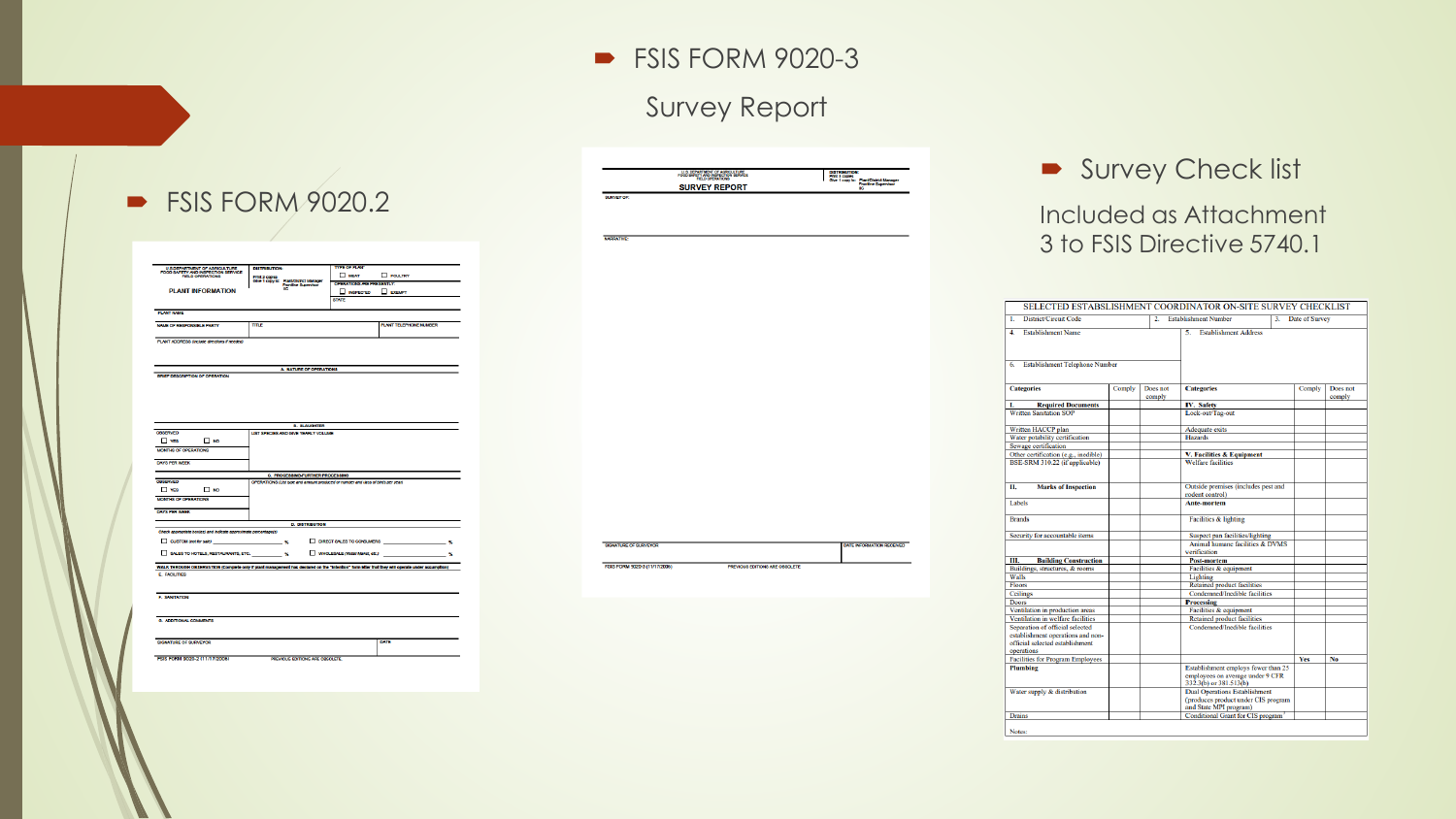### Federal Follow-up Review

- If Federal standards are not met on the initial visit, the SEC will discuss these with the establishment and State personnel
- Establishment completes any necessary actions to resolve the concerns
- State program notifies the District Office when establishment is has completed the necessary actions and is ready for a follow-up visit
- Follow-up visit and survey is completed to verify all Federal standards were met
- Establishments that meet all necessary Federal standards and requirements are recommended for selection
- An establishment that does not pass on the second, follow-up survey may not reapply for one year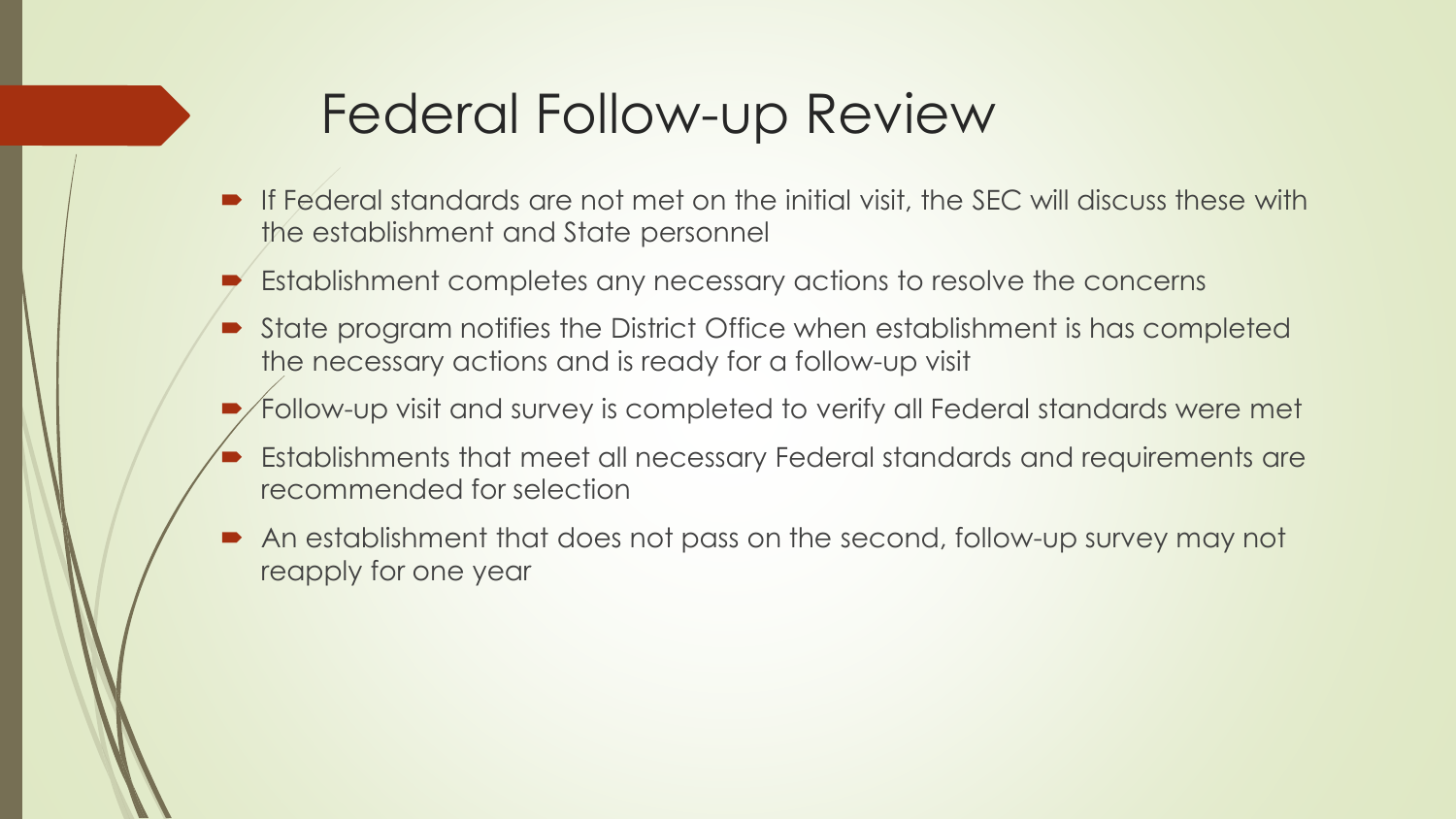# Things to Consider (have ready) for Federal Review

- Information for FSIS Form 9020-2:
	- establishment name, address, and telephone number; establishment operator and title; and
	- nature of operations, hours of operations, types of species slaughtered, types of processing operations, and distribution information
- **Information for Survey Checklist (refer to the check list):** 
	- **I. Required Documents**
		- Written SSOPs, HACCP plan, Water potability cert, Sewage cert, inedible removal,
		- Written recall plan (not listed but REQUIRED): see [How to Develop a Meat and Poultry Recall Plan](https://www.fsis.usda.gov/shared/PDF/RecallPlanBooklet_0513.pdf)
		- BSE-SRM written program for SRM removal if you slaughter cattle
	- **II. Marks of Inspection**
		- Labels example CIS lables ready for reviewer
		- Brands Brand authorization provided after successful review
		- Security for accountable items Provide Inspection office a lockbox of brands and important documents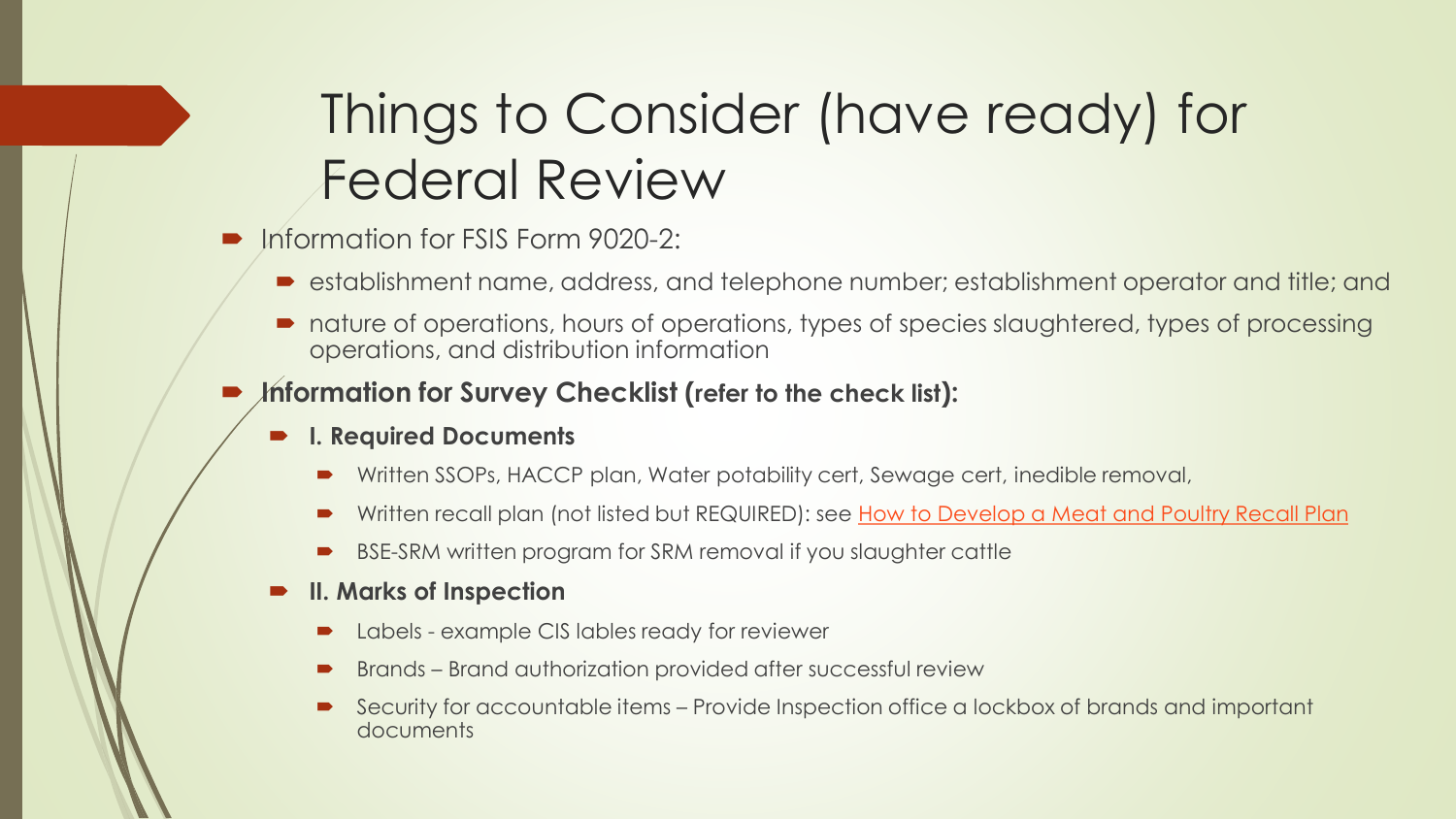# Things to Consider (have ready) for Federal Review - continued

#### **III. Building Construction**

- Basic facility requirements for sound construction of buildings, structures, rooms
- Written procedures for complete physical separation of official selected establishment operations and nonofficial selected establishment operations by time or space (i.e. state inspection, custom or retail)
- Plumbing must meet basic requirements for sufficient clean water for processing, good drainage, sewage disposal, no backflow

#### **IV. Safety**

Written Lock-out/Tag-out program, enough emergency exits, no hazards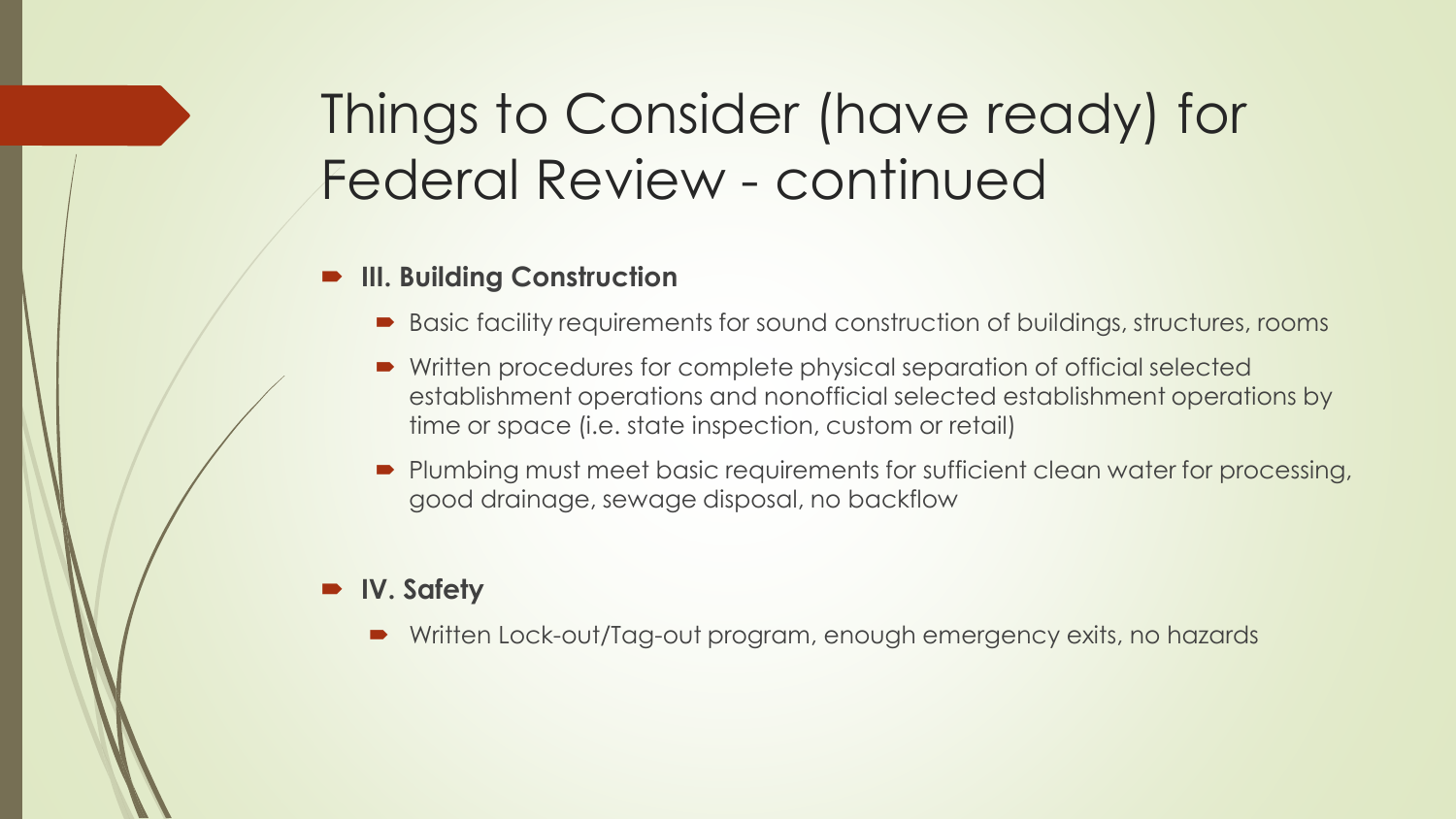# Things to Consider (have ready) for Federal Review – still continued

#### **V. Facilities and Equipment**

- Welfare facilities clean, working, hot/cold running water, soap, towels?
- Outside premises pest control plan or company, no harborage areas, outside opening gaps filled, etc.
- Antemortem pens, driveways, ramps in good repair, good footing; stunning equipment in good repair, good animal handling practices, adequate space and lighting, suspect pen area
- Postmortem/Processing adequate room and lighting for inspector, adequate area for holding retained product, condemned/inedible areas or barrels
- Employee numbers be ready to show W2s, pay records, etc. to prove
- Can choose to produce product under CIS and state if desired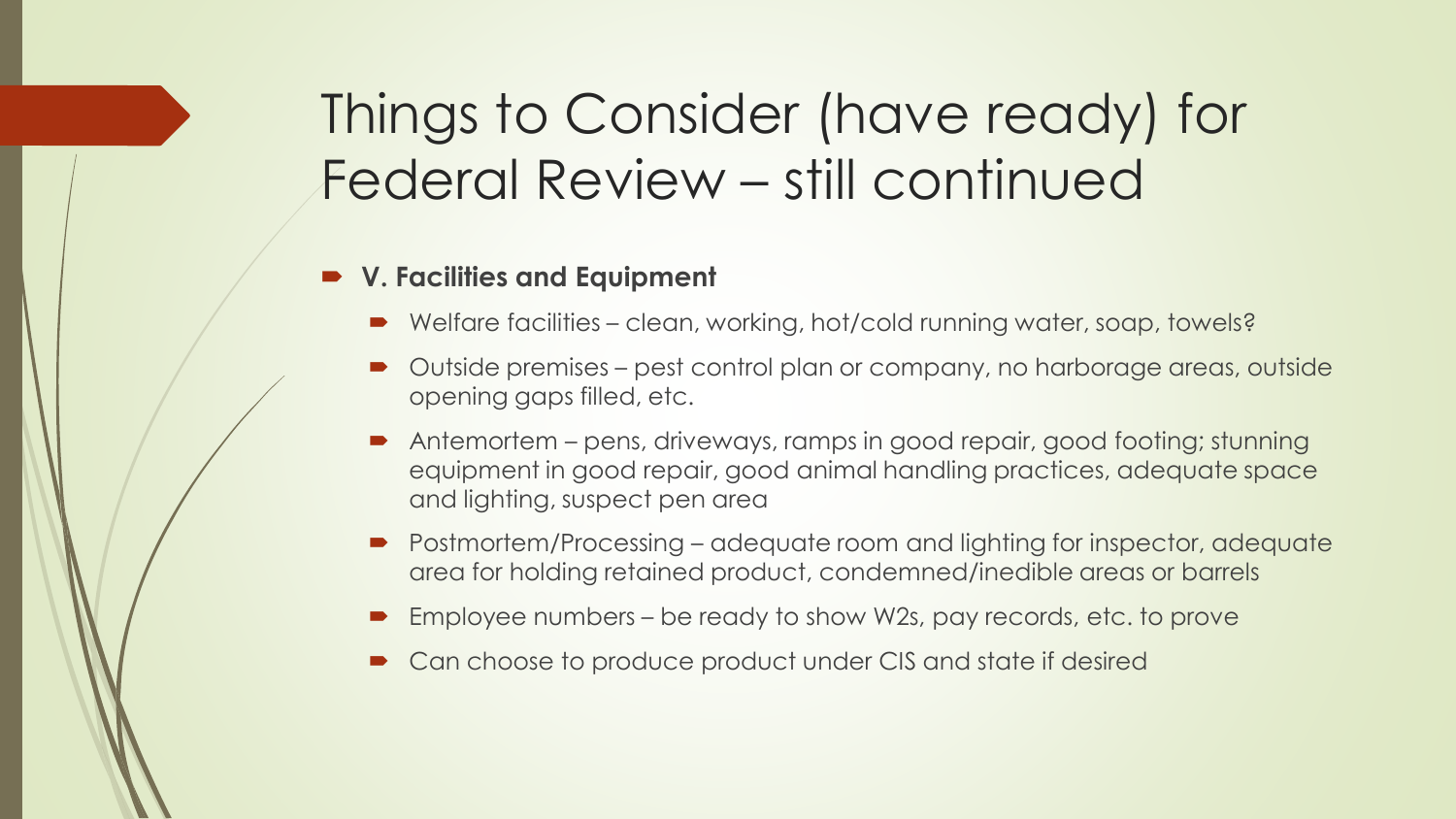# What Happens After Selection? Ongoing Reviews

- After the start of operations, the federal Select Establishment Coordinator (SEC) will visit the establishment on a regular basis for follow-up visits
- Frequency for visits by the SEC is typically quarterly for the first year, and semi-annually thereafter
- Verify the state is providing inspection in a "same as" manner as the USDA FSIS
- Verify the condition of the establishment, records, SSOPs, inspection records (NRs, MOIs, weekly meetings, sample results), humane handling (if applicable), labels, condemned product handling, etc.
- SEC can submit product samples for analysis
- SEC has the authority to initiate an enforcement action if they observe violations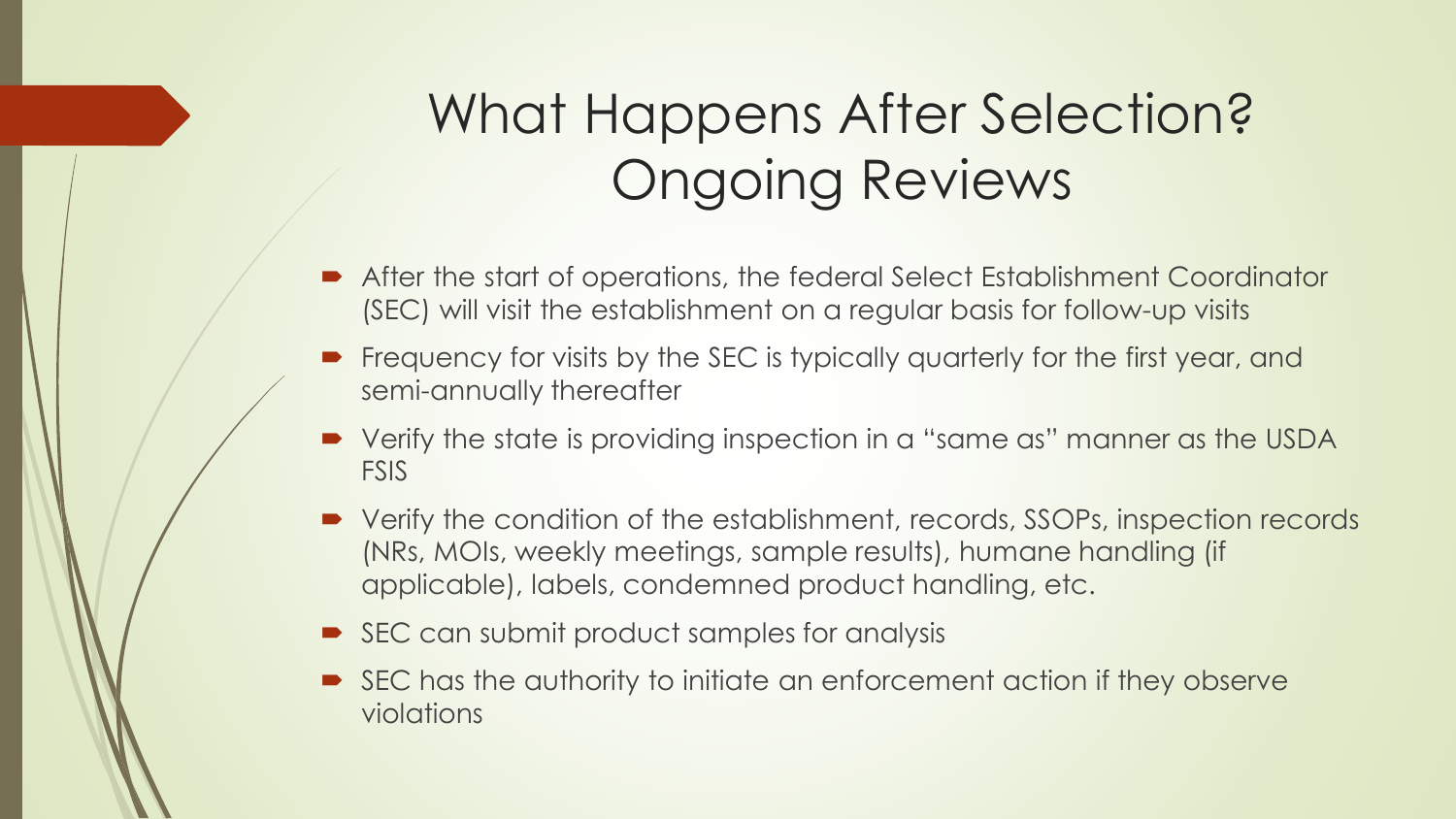# Deselection of Establishments from the CIS Program

- Selected establishments that become ineligible to participate in the CIS program for any reason will be deselected and must transition to become an official Federal establishment
	- Violating the Federal Acts
		- If inspection is suspended for any of the reasons specified in 9 CFR 500.3 or 500.4, you may be deselected (for example, produced and shipped adulterated product, inadequate HACCP plan, grossly insanitary conditions, violated a regulatory control action (tag), assaulted or threatens inspection staff, egregious humane handling violations)
	- Employing more than 25 employees on average, or they employed more than 25 but fewer than 35 employees on
	- Deselected establishments must remain under Federal inspection for one year before transitioning back